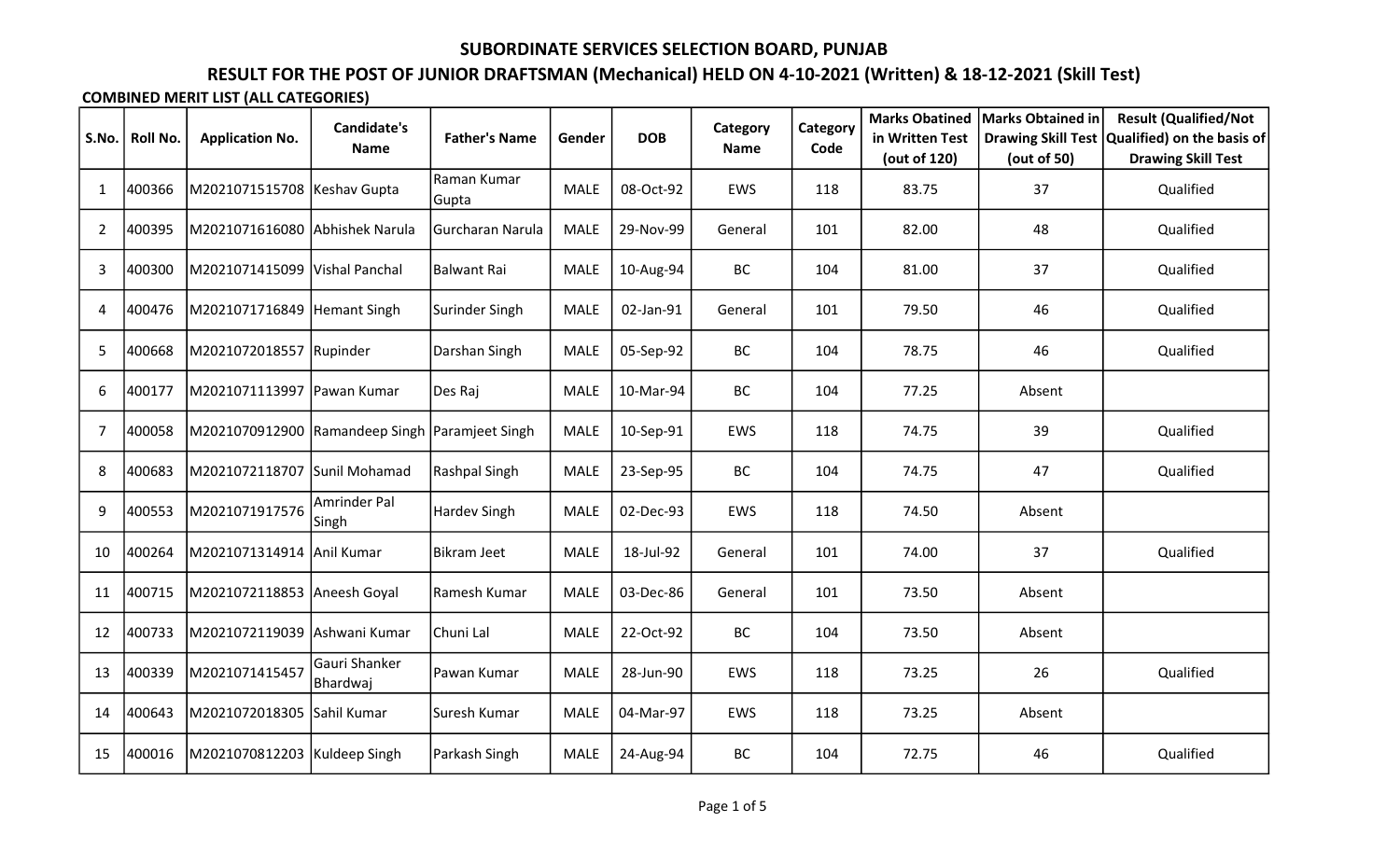# RESULT FOR THE POST OF JUNIOR DRAFTSMAN (Mechanical) HELD ON 4-10-2021 (Written) & 18-12-2021 (Skill Test)

| S.No. | Roll No. | <b>Application No.</b>                         | <b>Candidate's</b><br>Name | <b>Father's Name</b>    | Gender        | <b>DOB</b> | Category<br><b>Name</b> | Category<br>Code | <b>Marks Obatined</b><br>in Written Test<br>(out of 120) | Marks Obtained in<br>(out of 50) | <b>Result (Qualified/Not</b><br>Drawing Skill Test   Qualified) on the basis of<br><b>Drawing Skill Test</b> |
|-------|----------|------------------------------------------------|----------------------------|-------------------------|---------------|------------|-------------------------|------------------|----------------------------------------------------------|----------------------------------|--------------------------------------------------------------------------------------------------------------|
| 16    | 400465   | M2021070912508                                 | Gurdas Singh               | Chhinder Singh          | <b>MALE</b>   | 16-Jan-96  | <b>SC (R&amp;O)</b>     | 103              | 72.75                                                    | 28                               | Qualified                                                                                                    |
| 17    | 400331   | M2021071415377                                 | Supinder Singh             | Mukhtiar Singh          | <b>MALE</b>   | 02-Feb-95  | <b>BC</b>               | 104              | 72.50                                                    | 48                               | Qualified                                                                                                    |
| 18    | 400104   | M2021071013401 Naveen Kumar                    |                            | Hari Dutt               | <b>MALE</b>   | 15-Sep-91  | General                 | 101              | 71.50                                                    | 45                               | Qualified                                                                                                    |
| 19    | 400858   | M2021071917633 Ankit Makar                     |                            | Rajinder Kumar<br>Makar | MALE          | 24-Jan-97  | General                 | 101              | 70.25                                                    | 45                               | Qualified                                                                                                    |
| 20    | 400875   | M2021072219977 Ravi Shankar                    |                            | Ranjit Singh            | <b>MALE</b>   | 24-Jul-89  | General                 | 101              | 70.00                                                    | $\overline{7}$                   | Not Qualified                                                                                                |
| 21    | 401182   | M2021073021619 Munish Kumar                    |                            | Bhojraj                 | <b>MALE</b>   | 01-Apr-92  | General                 | 101              | 69.50                                                    | 35                               | Qualified                                                                                                    |
| 22    | 401141   | M2021073021489                                 | Dinesh Kumar               | Bishamber Dass          | <b>MALE</b>   | 28-Apr-89  | <b>SC (R&amp;O)</b>     | 103              | 69.25                                                    | 38                               | Qualified                                                                                                    |
| 23    | 400332   | M2021071415380 Jaspreet Kaur                   |                            | Mukhtiar Singh          | <b>FEMALE</b> | 12-Mar-92  | General                 | 101              | 69.00                                                    | 47                               | Qualified                                                                                                    |
| 24    | 400616   | M2021072018037                                 | Gagandeep                  | Baljinder Ram           | <b>MALE</b>   | 22-Sep-96  | General                 | 101              | 68.75                                                    | 20                               | Qualified                                                                                                    |
| 25    | 400798   | M2021072119479 Rishabh Attar                   |                            | Daljeet Singh           | <b>MALE</b>   | 07-Jul-97  | General                 | 101              | 68.75                                                    | 44                               | Qualified                                                                                                    |
| 26    | 400511   | M2021071817149                                 | Harmanpreet<br>Singh       | Ranjit Singh            | <b>MALE</b>   | 15-Mar-95  | EWS                     | 118              | 68.50                                                    | 36                               | Qualified                                                                                                    |
| 27    | 400874   | M2021071917606 Rajesh Kumar                    |                            | Naresh Chand            | <b>MALE</b>   | 28-Sep-91  | General                 | 101              | 68.25                                                    | 33                               | Qualified                                                                                                    |
| 28    | 400487   | M2021071816996 Pragat Singh                    |                            | Raj Ravinder<br>Singh   | <b>MALE</b>   | 21-Jul-89  | General                 | 101              | 68.00                                                    | 47                               | Qualified                                                                                                    |
| 29    | 400990   | M2021072620638 Rajesh Ricky                    |                            | Madan Lal               | <b>MALE</b>   | 21-Jan-97  | EWS                     | 118              | 67.50                                                    | Absent                           |                                                                                                              |
| 30    | 400351   | M2021071515574 Lakhwinder Singh Gulinder Singh |                            |                         | <b>MALE</b>   | 25-Jul-91  | General                 | 101              | 66.50                                                    | 24                               | Qualified                                                                                                    |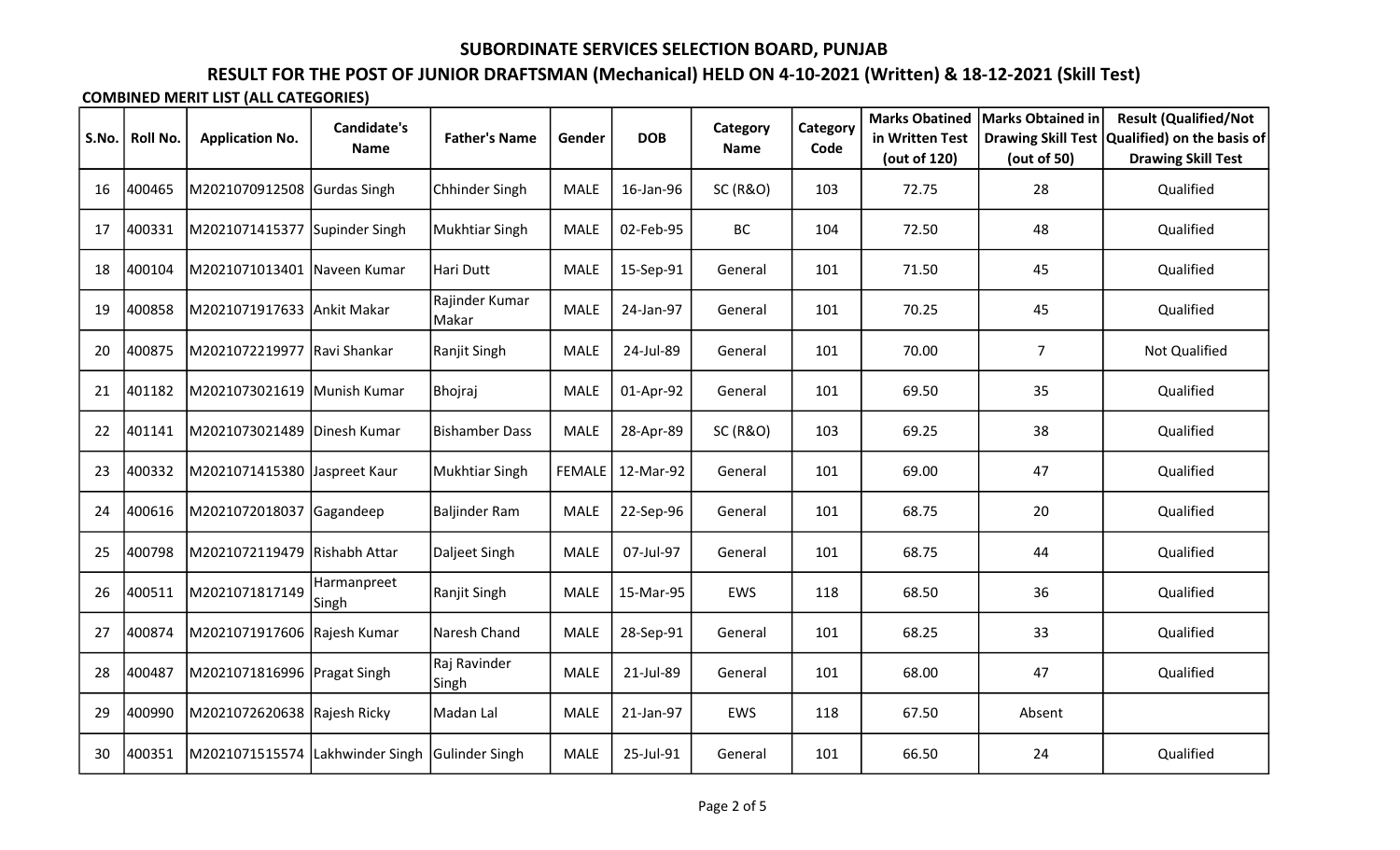# RESULT FOR THE POST OF JUNIOR DRAFTSMAN (Mechanical) HELD ON 4-10-2021 (Written) & 18-12-2021 (Skill Test)

| S.No. | Roll No. | <b>Application No.</b>         | <b>Candidate's</b><br>Name      | <b>Father's Name</b> | Gender      | <b>DOB</b> | Category<br><b>Name</b> | Category<br>Code | <b>Marks Obatined</b><br>in Written Test<br>(out of 120) | Marks Obtained in<br>(out of 50) | <b>Result (Qualified/Not</b><br>Drawing Skill Test   Qualified) on the basis of<br><b>Drawing Skill Test</b> |
|-------|----------|--------------------------------|---------------------------------|----------------------|-------------|------------|-------------------------|------------------|----------------------------------------------------------|----------------------------------|--------------------------------------------------------------------------------------------------------------|
| 31    | 400686   | M2021072118729 Angrej Singh    |                                 | Harjinder Singh      | MALE        | 26-Oct-91  | General                 | 101              | 66.50                                                    | Absent                           |                                                                                                              |
| 32    | 400776   | M2021072119341 Deepak          |                                 | Jagdish Chander      | <b>MALE</b> | 11-Jul-93  | General                 | 101              | 66.25                                                    | 26                               | Qualified                                                                                                    |
| 33    | 400651   | M2021072018045 Avtar Singh     |                                 | Gurmeet Singh        | MALE        | 13-Jan-88  | General                 | 101              | 65.75                                                    | 40                               | Qualified                                                                                                    |
| 34    | 400583   | M2021071917790 Jaspreet Singh  |                                 | Angrej Singh         | <b>MALE</b> | 01-Oct-95  | <b>SC (R&amp;O)</b>     | 103              | 65.00                                                    | 40                               | Qualified                                                                                                    |
| 35    | 400279   | M2021071414996 Gurjoban Singh  |                                 | Gurdeep Singh        | <b>MALE</b> | 24-Jan-95  | General                 | 101              | 63.75                                                    | Absent                           |                                                                                                              |
| 36    | 400636   | M2021072018267                 | Rakesh Kumar                    | Kishan Chand         | <b>MALE</b> | 24-Sep-89  | <b>SC (R&amp;O)</b>     | 103              | 63.25                                                    | 17                               | <b>Not Qualified</b>                                                                                         |
| 37    | 400797   | M2021071917615                 | <b>Gurkirat Singh</b><br> Kalsi | Isher Singh          | <b>MALE</b> | 16-Aug-94  | General                 | 101              | 63.25                                                    | 48                               | Qualified                                                                                                    |
| 38    | 401086   | M2021073021520                 | Rahul Kachoora                  | Bhagwan Singh        | <b>MALE</b> | 05-Jun-98  | <b>SC (R&amp;O)</b>     | 103              | 62.75                                                    | 26                               | Qualified                                                                                                    |
| 39    | 400816   | M2021072119574  Raj Kumar      |                                 | Baljeet Singh        | <b>MALE</b> | 10-Feb-89  | General                 | 101              | 62.50                                                    | Absent                           |                                                                                                              |
| 40    | 400162   | M2021071113876 Kuldeep Ram     |                                 | Ranjeet Ram          | <b>MALE</b> | 16-May-97  | <b>SC (R&amp;O)</b>     | 103              | 62.25                                                    | Absent                           |                                                                                                              |
| 41    | 400383   | M2021071515911  Nikhil Kumar   |                                 | Ram Murat            | <b>MALE</b> | 08-Aug-98  | <b>SC (R&amp;O)</b>     | 103              | 62.25                                                    | 18                               | <b>Not Qualified</b>                                                                                         |
| 42    | 400927   | M2021072118737                 | Surjeet Singh                   | Prem Singh           | <b>MALE</b> | 09-Apr-85  | General                 | 101              | 62.25                                                    | 27                               | Qualified                                                                                                    |
| 43    | 401100   | M2021073021546 Nandan          |                                 | Karuna Kumar         | <b>MALE</b> | 26-Nov-97  | General                 | 101              | 61.75                                                    | 21                               | Qualified                                                                                                    |
| 44    | 400203   | M2021070912789 Jagdeep Singh   |                                 | <b>Avtar Singh</b>   | <b>MALE</b> | 26-Mar-89  | General                 | 101              | 61.50                                                    | 35                               | Qualified                                                                                                    |
| 45    | 400657   | M2021072018463 Dipanshu Chopra |                                 | Sohan Lal Chopra     | <b>MALE</b> | 18-Sep-97  | General                 | 101              | 61.25                                                    | 38                               | Qualified                                                                                                    |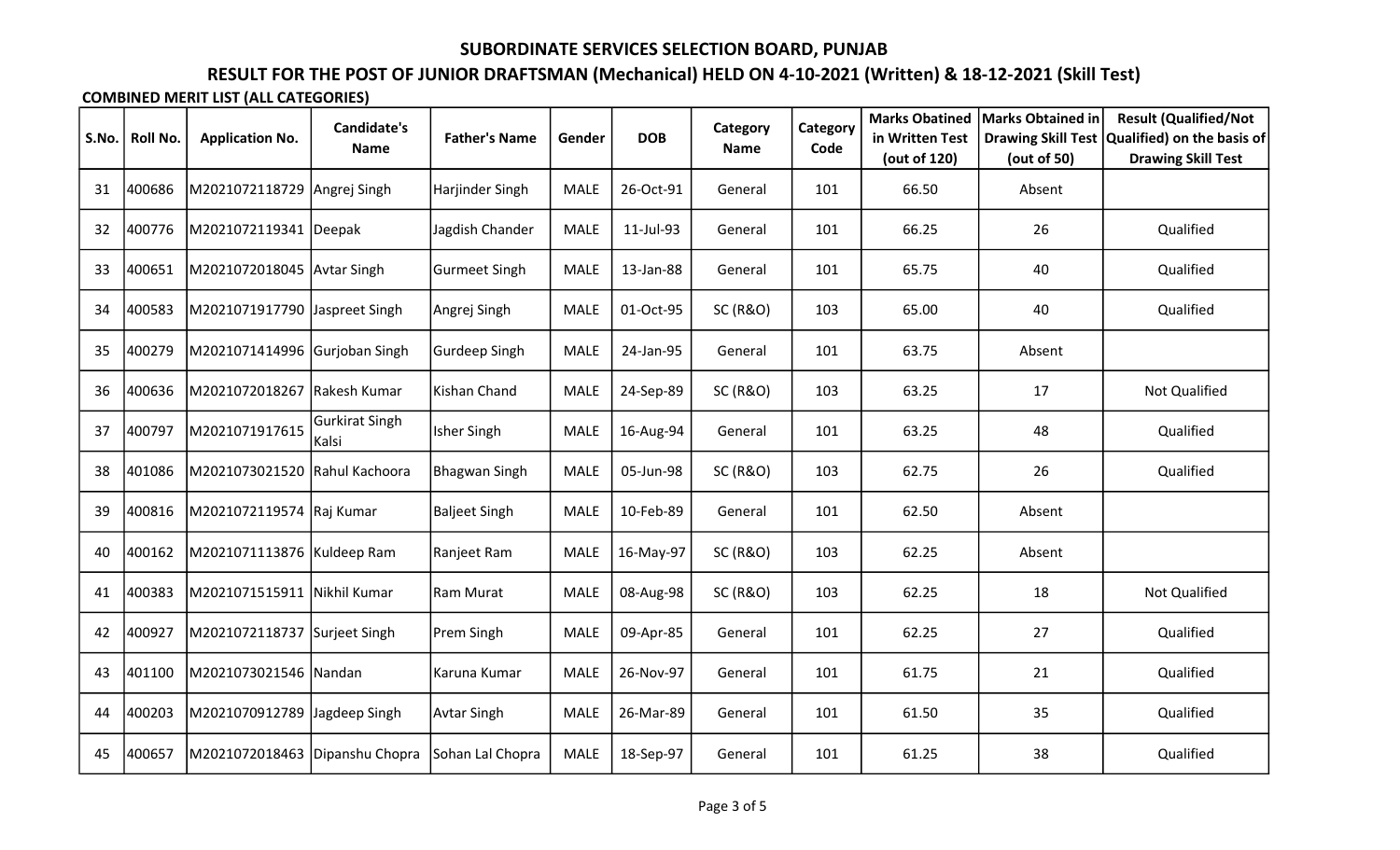# RESULT FOR THE POST OF JUNIOR DRAFTSMAN (Mechanical) HELD ON 4-10-2021 (Written) & 18-12-2021 (Skill Test)

| S.No. | Roll No. | <b>Application No.</b>         | <b>Candidate's</b><br>Name | <b>Father's Name</b>              | Gender      | <b>DOB</b> | Category<br><b>Name</b>   | Category<br>Code | <b>Marks Obatined</b><br>in Written Test<br>(out of 120) | Marks Obtained in<br>(out of 50) | <b>Result (Qualified/Not</b><br>Drawing Skill Test   Qualified) on the basis of<br><b>Drawing Skill Test</b> |
|-------|----------|--------------------------------|----------------------------|-----------------------------------|-------------|------------|---------------------------|------------------|----------------------------------------------------------|----------------------------------|--------------------------------------------------------------------------------------------------------------|
| 46    | 400136   | M2021071113642 Jaspreet Singh  |                            | Baljinder Singh                   | <b>MALE</b> | 07-Sep-94  | SC (M&B)                  | 102              | 60.50                                                    | 24                               | Qualified                                                                                                    |
| 47    | 400840   | M2021072219766 Rahul Sharma    |                            | Vinod Kumar                       | <b>MALE</b> | 13-Oct-89  | General                   | 101              | 60.25                                                    | Absent                           |                                                                                                              |
| 48    | 400624   | M2021072018133 Surjit Singh    |                            | Santokh Singh                     | <b>MALE</b> | 25-Oct-98  | SC (M&B)                  | 102              | 60.00                                                    | Absent                           |                                                                                                              |
| 49    | 400567   | M2021071917616 Gagandeep Singh |                            | Kaur Singh                        | <b>MALE</b> | 08-Oct-91  | General                   | 101              | 59.00                                                    | Absent                           |                                                                                                              |
| 50    | 400363   | M2021071515647                 | Sukhpreet Singh            | Gurjit Singh                      | <b>MALE</b> | 05-Dec-95  | General                   | 101              | 58.75                                                    | 20                               | Qualified                                                                                                    |
| 51    | 400959   | M2021072220433                 | Avinder Singh<br>Mann      | Sukhdev Singh                     | <b>MALE</b> | 06-Jan-88  | General                   | 101              | 58.00                                                    | 21                               | Qualified                                                                                                    |
| 52    | 400496   | M2021071817044                 | Inderjeet Singh<br>Sandhu  | Harparkash Singh<br><b>Sandhu</b> | MALE        | 03-Nov-97  | General                   | 101              | 57.75                                                    | 39                               | Qualified                                                                                                    |
| 53    | 400600   | M2021071917926 Ankush Rana     |                            | Ashok Kumar<br>Rana               | <b>MALE</b> | 18-Jan-93  | General                   | 101              | 57.75                                                    | 23                               | Qualified                                                                                                    |
| 54    | 400033   | M2021070912598 Gurpreet Singh  |                            | Mohan Singh                       | <b>MALE</b> | 28-Dec-84  | General                   | 101              | 57.50                                                    | Absent                           |                                                                                                              |
| 55    | 400283   | M2021071415055 Lovepreet Singh |                            | Gurnam Singh                      | <b>MALE</b> | 09-May-98  | General                   | 101              | 56.25                                                    | Absent                           |                                                                                                              |
| 56    | 400359   | M2021071515500                 | Gurdev Singh               | Sukhdev Singh                     | <b>MALE</b> | 03-Jul-90  | General                   | 101              | 56.25                                                    | 15                               | Not Qualified                                                                                                |
| 57    | 400500   | M2021071817070                 | Atul Kumar<br> Sharma      | Anil Kumar<br> Sharma             | MALE        | 27-Sep-87  | General                   | 101              | 56.25                                                    | 22                               | Qualified                                                                                                    |
| 58    | 400923   | M2021072220246                 | Gurpreet Singh             | <b>Bhagwant Singh</b>             | <b>MALE</b> | 15-Jan-89  | General                   | 101              | 56.25                                                    | Absent                           |                                                                                                              |
| 59    | 400397   | M2021071616067                 | Amandeep Singh<br> Gabbi   | Charanjeet Singh<br>Gabbi         | <b>MALE</b> | 13-Feb-86  | ESM (Gen)<br>Dependent    | 106              | 55.75                                                    | 36                               | Qualified                                                                                                    |
| 60    | 400667   | M2021071817159                 | Varinder Singh             | Lal Singh                         | <b>MALE</b> | 10-Apr-92  | ESM-SC(M&B)-<br>Dependent | 108              | 55.75                                                    | 44                               | Qualified                                                                                                    |